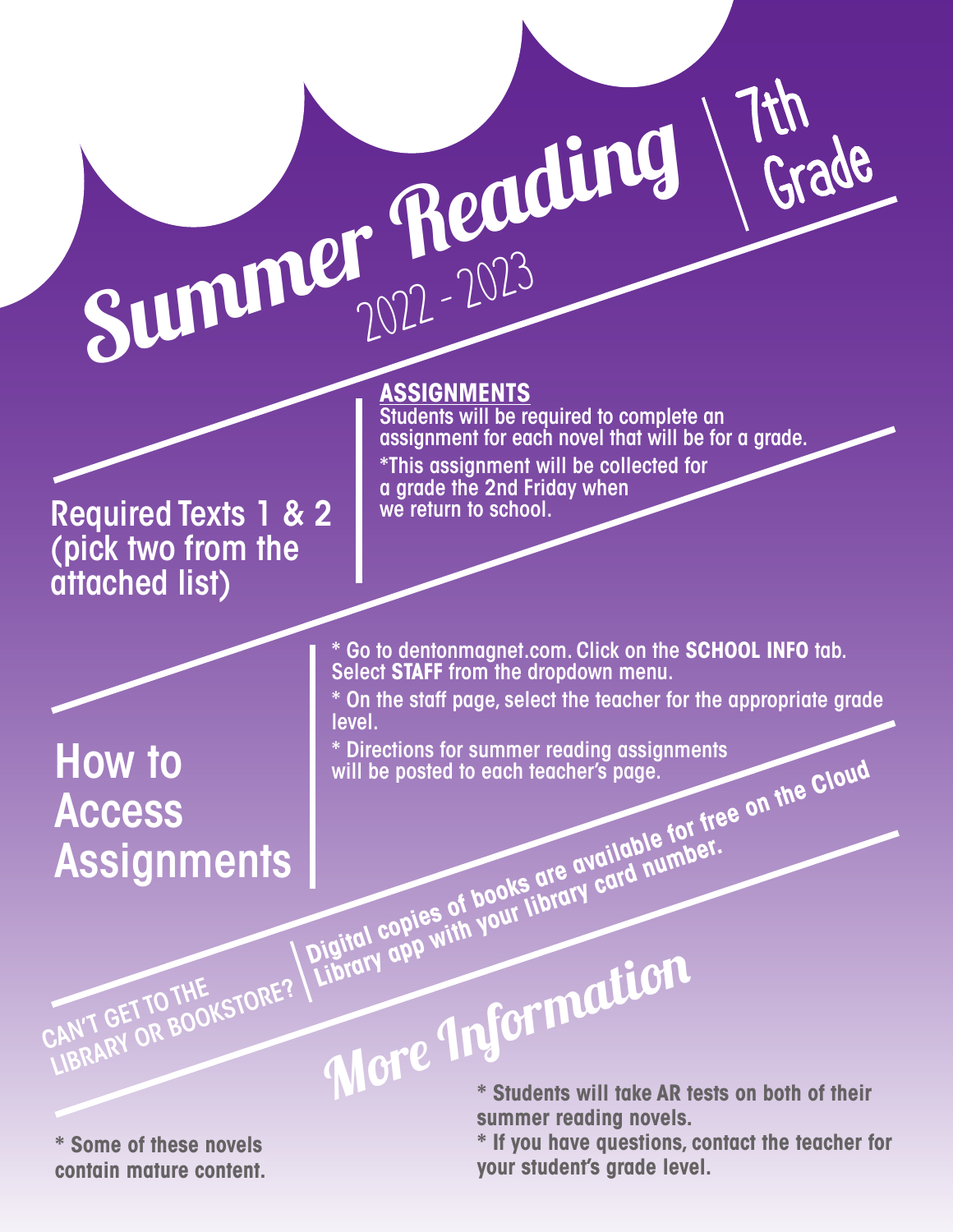## Denton Magnet School 7th Grade Summer Reading Novel Choice List 2022 - 2023

Students are required to read **two books** over the summer and complete the required assignments. **Student should select novels from the list below.** He or she needs to chose novels that he or she has not read or tested on previously. They must complete the assignments for **each** novel. Assigments will be turned in within the first two weeks of school.

## **Novel List**

Chose **two** novels to read from the list below that you have not read or tested on previously.

*Ender's Game* by Orson Scott Card Andrew "Ender" Wiggin thinks he is playing computer games. But in reality he is being trained to be the military genius that the planet needs in its all-out war with an alien enemy. Book No. 1 in a series. Interest Level: UG Book Level: 5.5 Word Count: 100,609 Page Count: 324 *Epic* by Conor Kostick In a society where violence is banned, people must settle their problems through a video game called Epic. The unjust treatment of his parents by the Central Allocations committee, which rules the planet and the game, sets Erik and his friends on a dangerous mission to challenge their world and put an end to Epic. Interest Level: UG Book Level: 6.3 Word Count: 85,502 Page Count: 384 *Fever, 1793* by Laurie Halse Anderson In 1793 Philadelphia, fourteen-year-old Matilda Cook, separated from her sick mother, learns about perseverance and self-reliance when she is forced to cope with the horrors of a yellow fever epidemic. Interest Level: UG Book Level: 4.4 Word Count: 51,076 words Page Count: 251 *Found* by Margaret Peterson Haddix Thirteen years after a plane mysteriously lands in an airport with thirty-six baby passengers and no adults on board, the children from the flight begin to receive strange, unexplained letters. Jonah and Chip must work quickly to uncover the secrets of their past. The firstin the series, The Missing. Interest Level:MG Book Level: 5.0 Word Count: 59,017 Page Count: 314 *Game Changers* by Mike Lupica Eleven-year-old Ben is not surprised when the coach's son is chosen to play quarterback, but when Ben tries to be a good teammate and help the inconsistent Shawn, he is startled to learn that his new friend does not really want the position. Book No. 1 in a series. Interest level: MG Book level: 5.2 Word Count: 48,237 Page Count: 207 *Hatchet* by Gary Paulson After a plane crash, thirteen-year-old Brian spends 54 days in the wilderness, learning to survive initially with only the aid of a hatchet given to him by his mother, and learning also to survive his parents' divorce. Interest Level: MG Book Level: 5.7 Word Count: 42,328 Page Count: 195 *The Hobbit* by J.R.R. Tolkien Bilbo Baggins, a respectable, well-to-do hobbit, lives comfortably in his hobbit-hole until the day the wandering wizard Gandalf chooses him to take part in an adventure from which he may never return. Interest Level: UG Book Level: 6.6 Word Count: 95,022 Page Count: 320 *In the Paint* by Jeff Rud For as long as he can remember, Matt has wanted to play basketball. Now, as he tries out for the team at his new middle school, he realizes that the easy days of elementary ball are over and that this is a much more serious game. Book #1 Interest Level: MG Book Level: 6.0 Word Count: 35,718 Page Count: 163 \*This book selection is located as an e-book on Big Universe @ https://www.biguniverse.com/signinStudent login is the same username and login to get on a MCPSS school computer.